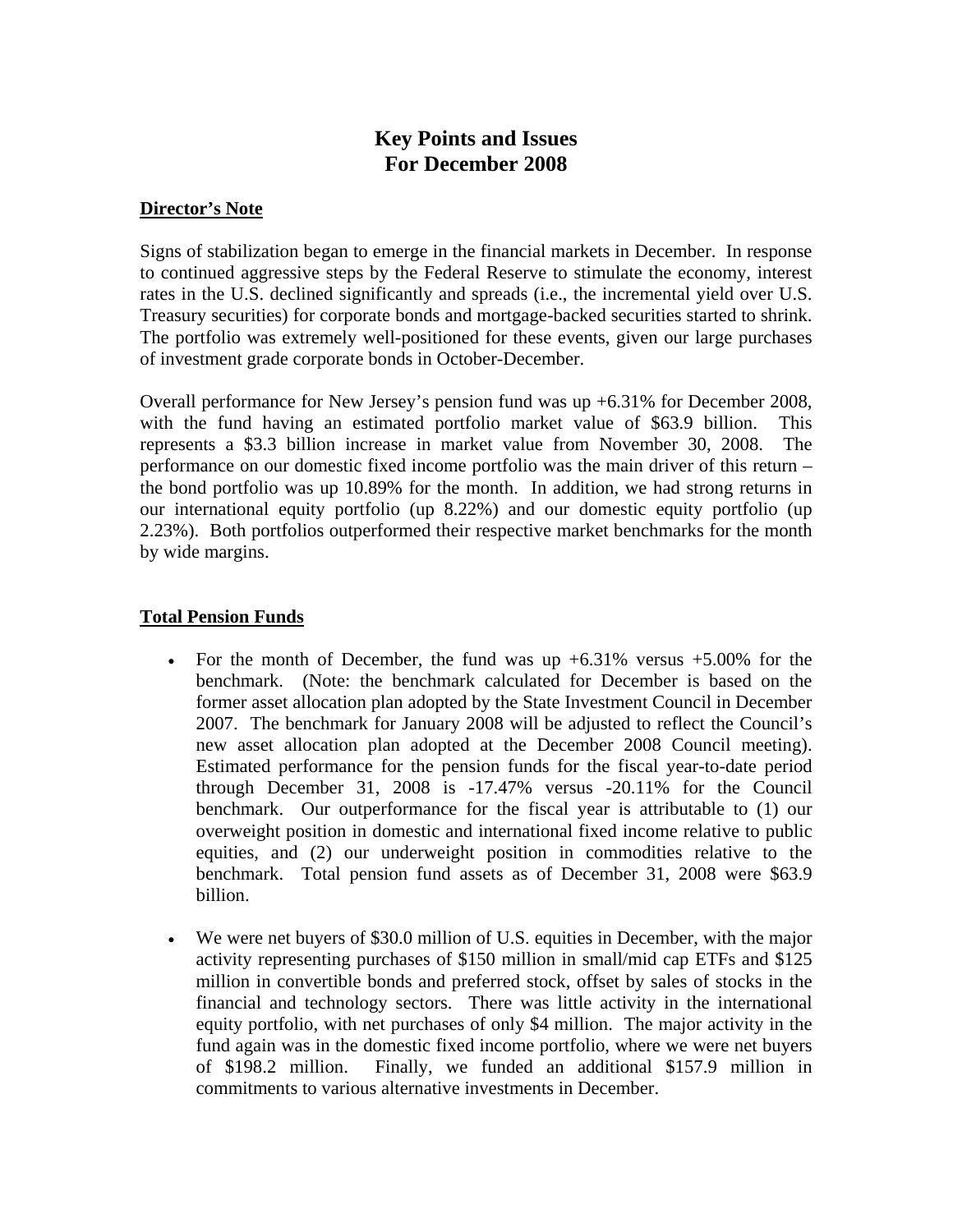## **Domestic Equity**

- Performance for Common Pension Fund A for December was  $+2.23\%$  versus +1.52% for the S&P 1500 Index, the benchmark for the domestic equity portfolio. For the fiscal year-to-date period, Common Pension Fund A returned -28.16% versus -28.81% for the benchmark. The major positive factors contributing to overall performance continues to be our underexposure to the financial services sector and our program to purchase investment grade fixed income securities at attractive yields in lieu of the underlying equity securities. The major negative factor impacting performance is our exposure to the wireless tower stocks, which have underperformed other telecommunications stocks significantly in recent months.
- As stated above, net purchases of equities in the portfolio in December were \$30.0 million. The major purchases during the month were \$150 million in ETFs tracking the U.S. small cap and mid cap indices, and \$125 million of convertible bonds and preferred stock at attractive valuations relative to the underlying common stocks. (Note: in most cases, we swapped out of the underlying common stock into the convertible bonds/preferreds). The major sales were in the financial services and technology sectors. Names that were sold include Prudential, Union Pacific, ConocoPhilllips, Wells Fargo, Merrill Lynch, and General Electric.
- We purchased an additional \$25.6 million in long-term corporate bonds within the domestic equity portfolio at attractive yields. Our strategy is to obtain equity-like returns on certain bonds in lieu of owning the underlying stocks. Bonds that were purchased include Alcoa, Cameron Corp. and Sprint.

#### **Domestic Fixed Income**

- Performance for Common Pension Fund B for December was +10.89% versus +11.23% for the Barclays Long Government/Credit Index, the benchmark for the domestic fixed income portfolio. Please note that the B Fund performance number includes the performance of our \$3.5 billion TIPs portfolio, while TIPs are not included in the Barclays Index. For the fiscal year-to-date period, Common Pension Fund B returned +4.83% versus +9.22% for the benchmark. The duration of Common Pension Fund B (excluding TIPs) was 10.15 years as of December 31, 2008, versus 11.49 years for the Barclays Long U.S. Government/Credit Index.
- We had net purchases of approximately \$198.2 million in domestic fixed income securities in December, consisting of \$272.3 million in net corporate bond purchases partially offset by sales of \$74.1 million of GNMA mortgage-backed securities. As noted over the past several months, we see strong relative value in long-term investment grade corporates at current yield levels. Major names that were added to the corporate bond portfolio were British Telecom, Cameron Corp., DuPont, Northrop Grumman, Procter and Gamble, Transocean and Weatherford.